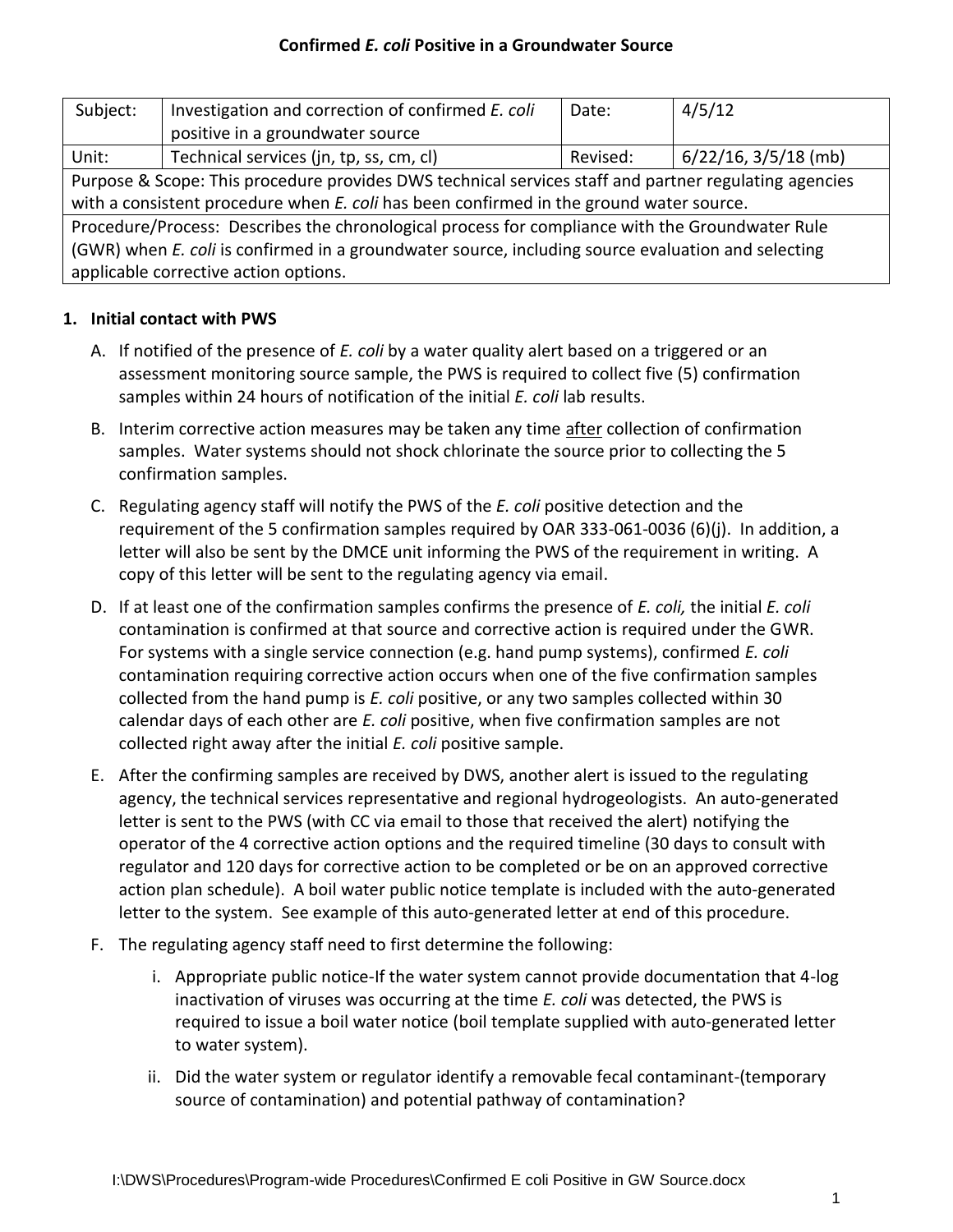- **a.** If a temporary source of contamination is identified and removed, then no source evaluation is needed. **This includes the required correction of all groundwater source related significant deficiencies.**
- b. If no temporary source of contamination is identified, send the hydrogeologist a well evaluation request– proceed to section 2.
- iii. Application of disinfection during the interim period
	- a. If the confirmed source has chlorination installed, a calculation must be performed to verify if the system can achieve 4-log inactivation of viruses by maintaining a minimum chlorine residual at all times. A [disinfection verification form](https://partners.health.oregon.gov/HealthyEnvironments/DrinkingWater/Rules/GWR/Documents/gwdisinfection.pdf) is available to document the calculation. Contact time calculations must be verified by OHA technical staff. If the system can achieve 4-log inactivation of viruses they must immediately start monthly compliance monitoring reporting in the interim until final corrective actions are completed.
	- b. Water systems that cannot meet 4-log inactivation of viruses must promptly take measures to provide customers with potable water to lift the boil water notice as soon as possible (e.g., make operational changes and/or system improvements to achieve 4-log inactivation of viruses). A long-term boil water notice is not allowed due to numerous public health concerns. Refer eligible water systems to circuit rider if technical assistance is requested. Regulator needs to communicate to the water supplier the immediacy to lift the boil water notice to avoid further action by DWS.

#### **2. Ground water source evaluation**

- A. The source evaluation request shall be submitted to the regional hydrogeologist after one of five confirmation samples in the groundwater source confirms the presence of *E. coli*, and no temporary source of contamination was identified.
- B. The source evaluation request form (located on DW partners website)-needs to be filled out electronically by the regulating agency, then e-mailed to the regional hydrogeologist and copy the OHA tech staff person. All supporting documents shall be attached via email to the hydrogeologist.
- C. The regional hydrogeologist will return the completed well evaluation to the regulating agency and technical services staff member via email.
- D. If the contaminated source is being considered for GWUDI, refer to section 5 of the *Hydrogeologist Responsibilities for Confirmed E. Coli & GWUDI Evaluation* **Procedure** for guidance**.**

# **3. PWS consultation of corrective actions:**

A. Within 30 days of notification from laboratory results confirming *E. coli* contamination, the PWS representative and regulating agency should discuss which of the corrective action options has been selected. Discussion with the PWS should include the requirements of the selected option(s), interim public health protection measures (see section 4 for further explanation of corrective actions options), and any applicable plan review requirements. Once the well evaluation is completed, the regulator shall contact the system and discuss relevant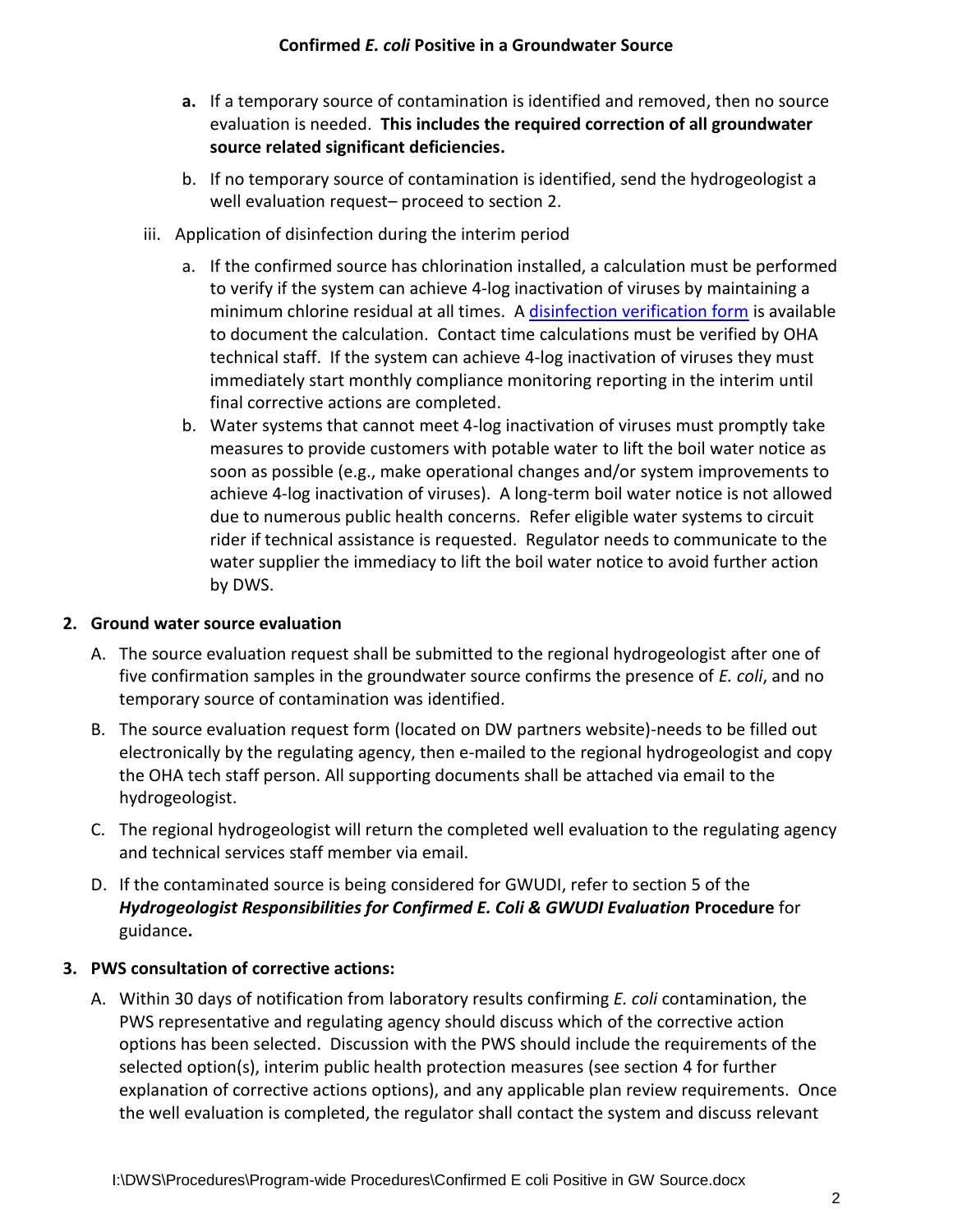#### **Confirmed** *E. coli* **Positive in a Groundwater Source**

requirements for continued use of the source. For example, if the well evaluation indicates the source is improperly constructed, providing 4-log treatment may no longer be an option for compliance.

B. The regulating agent's discussion with the PWS shall be documented in a contact report. A letter can also be drafted with the decisions and established due dates keeping in mind the due date for corrective action completion. A copy of the letter should also go to the technical services representative and to the DWS system file in Portland.

# **4. Corrective action options according to OAR 333-061-0032(6)(e):**

- A. Correct all significant deficiencies;
- B. Disconnect the groundwater source from the water system and provide an alternate source of water. If a disconnected well of unknown or suspect construction is or will be within 100 feet of a public water supply well, the disconnected well must be properly abandoned in accordance with 333-061-0050(2)(a)(E);
- C. Eliminate the source of contamination; or
- D. Provide treatment for the groundwater source that reliably achieves at least 4-log inactivation, removal, or a combination of inactivation and removal of viruses before or at the first customer. **If the groundwater source does not meet all of the applicable construction standards specified in OAR 333-061-0050(2)(a) or (b), and the Authority determines that reconstruction of the groundwater source will add a significant measure of public health protection, then the groundwater source must be made to meet all of the applicable construction standards specified in OAR 333-061-0050(2)(a) or (b) before treatment is applied as prescribed by OAR 333-061-0050(5)(b).**

### **5. Corrective actions further explained**

- A. Eliminate the source of contamination:
	- i. Remove obvious source and cause of contamination including correcting any source related significant deficiencies.
	- ii. Reconstruction of the groundwater source may be required if it does not meet construction standards.
	- iii. Monthly follow-up assessment coliform samples will be required from the source after removing the temporary source of contamination for up to one year or reconfirmation of *E. coli* contamination (whichever occurs first).
- B. 4-log compliance monitoring
	- i. The regulating agency shall document how the PWS provides 4-log inactivation of viruses with the disinfection verification form or equivalent CT calculation.
	- ii. The regulating agency will report to DMCE (email using [compliance.dw@state.or.us\)](mailto:compliance.dw@state.or.us) the treatment change on the **Entry Structure Diagram Form.** Use treatment code D-361 for permanent corrective action or Z-361 for interim compliance monitoring. In the comments field include the minimum chlorine residual and date the PWS will begin monitoring.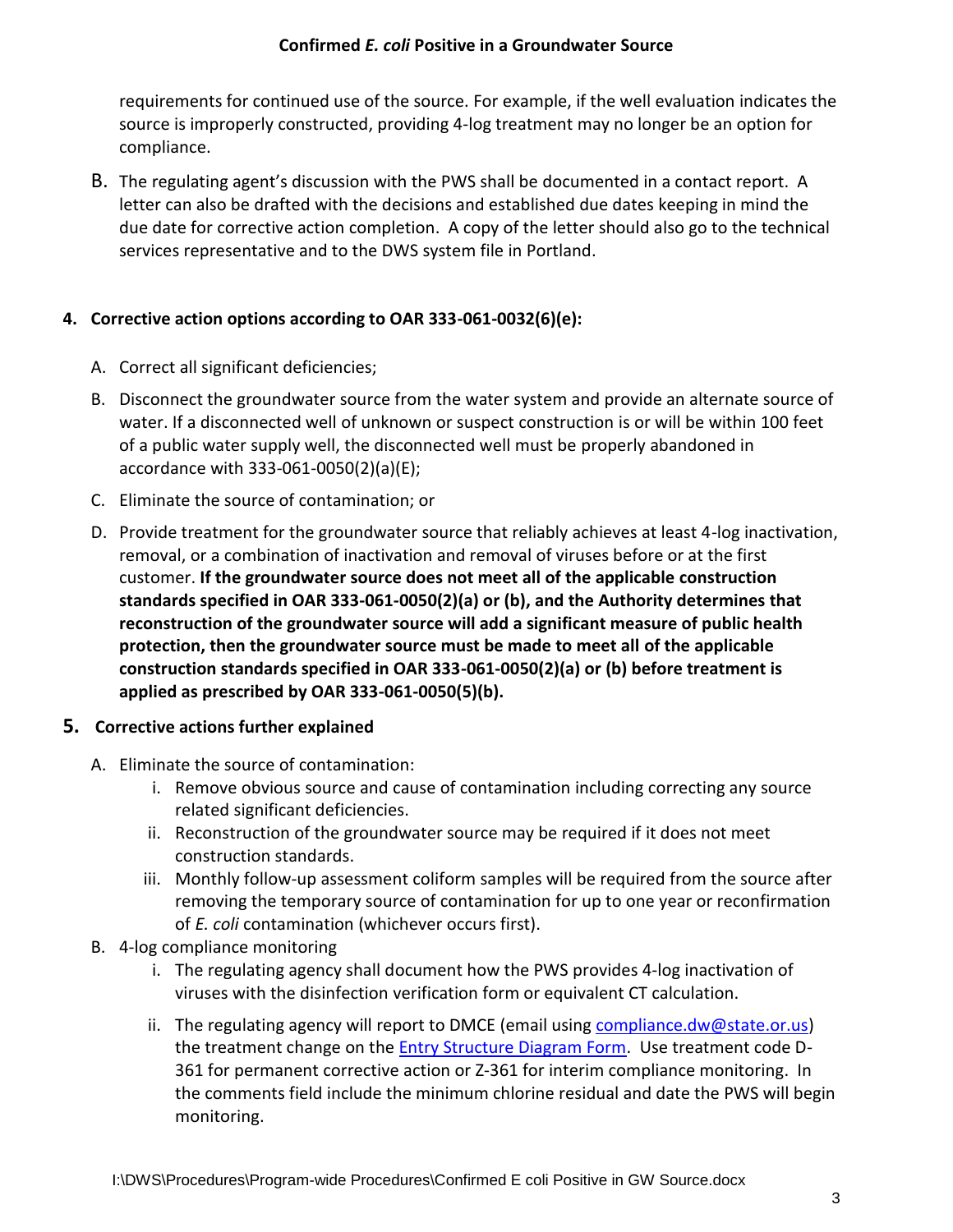iii. The regulating agency will communicate compliance monitoring requirements to the PWS by sending out the [compliance monitoring letter](https://partners.health.oregon.gov/Partners/DrinkingWater/Pages/gwr.aspx#procedures) that assigns a minimum residual and a date to begin monitoring. Attached to the cover letter will be the [monthly](https://partners.health.oregon.gov/Partners/DrinkingWater/Pages/gwr.aspx#procedures)  [monitoring form](https://partners.health.oregon.gov/Partners/DrinkingWater/Pages/gwr.aspx#procedures) specifying their minimum residual. Include DWS tech staff as a CC on the letter.

# **6. Documentation requirements and tracking**

- A. The auto-generated letter sent by DWS (see 1.D above) required public notice to be issued immediately, with a copy sent to DWS, and that the system complete corrective action or be on an approved plan within 18 weeks. These actions will be tracked and shown on Data Online.
- B. The system should submit documentation that they have completed corrective action and/or submit their corrective action plan to the regulating agency. If acceptable (either completion or proposed due dates in the plan), the regulating agency needs to submit documentation, or a contact report, to DMCE by sending an email t[o Compliance.DW@state.or.us](mailto:Compliance.DW@state.or.us) that lists the following:
	- i. The water system name and ID#
	- ii. For completed corrective actions, the date you were notified by the system
	- iii. For approved corrective action plan, report the notification date and the new due date.
- C. As a deadline to complete corrective actions nears and if no completion date has been entered, DMCE will send a reminder email two weeks before the deadline to the regulating agency. The regulating agency should contact the system operator to remind them of the deadline and requirement to complete the corrective action. Document any details in a contact report. If the operator needs more time and the regulating agency agrees the schedule needs to be modified, the operator must submit a revised plan in writing. Follow steps outlined in step 6.B above for a new corrective action plan.
- D. Sources being considered for GWUDI (refer to Procedure: *Hydrogeologist Responsibilities for Confirmed E. coli & GWUDI Evaluation.*

# *Example of auto-generated confirmation letter sent by DMCE:*

# [DATE]

[Admin Contact] [PWS name] [PWS Address] [PWS city, State, Zip]

Re: Confirmation of E. coli in source water at [facility name] ([facility ID]) on [original date] and [confirmed data]

Dear [Admin Contact]: